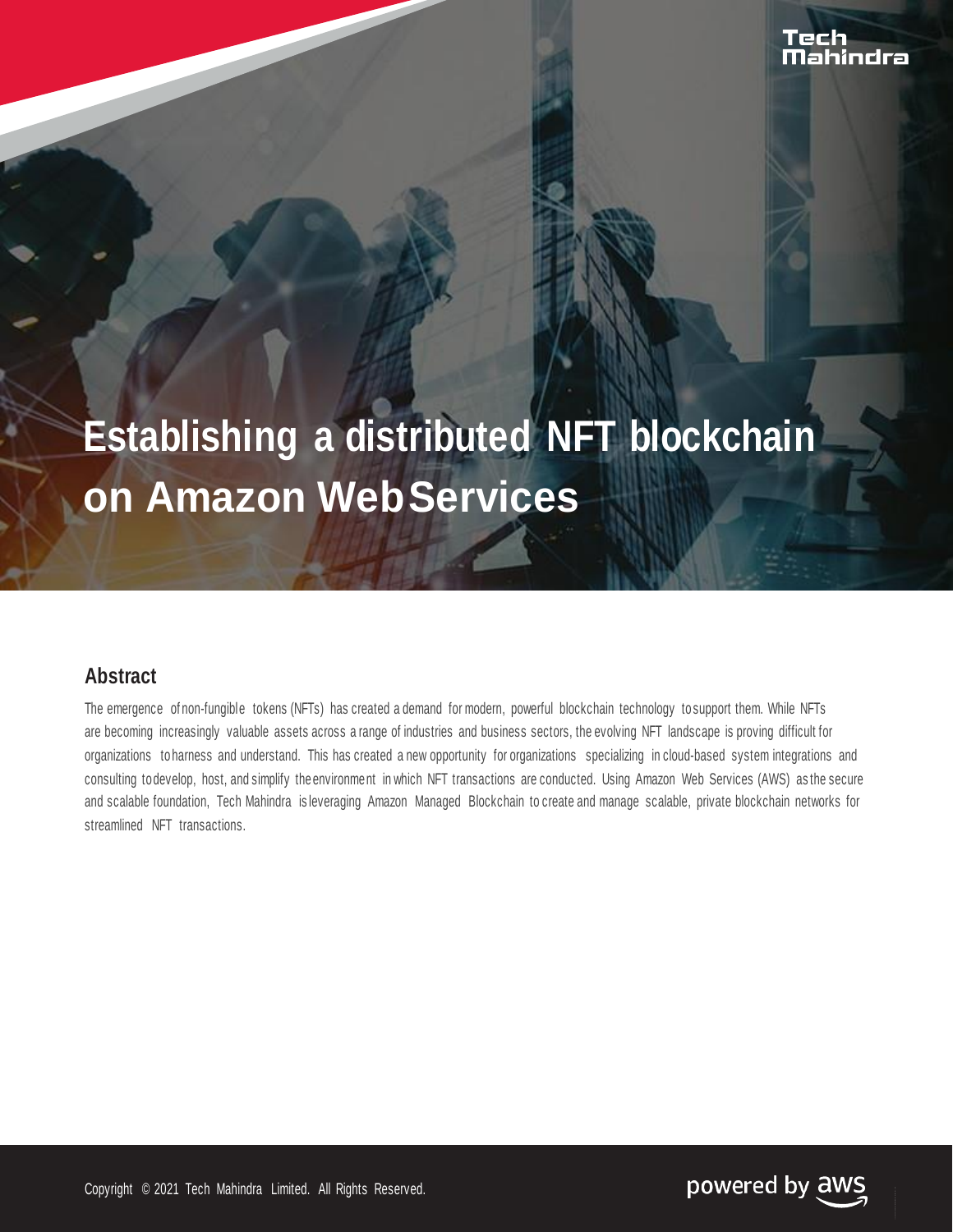# **The emergence of NFTs**

With the growth of NFTs both inside and outside the technology sector, understanding the supporting technology – from what it is and how it works, to how to widely adopt it – is increasingly important. NFT usage is growing beyond the digitization of rare assets, to having applicable business forward use cases. The evolution of NFTs has created a space for innovative technology that simplifies the selling and purchasing of NFT assets.

## **Blockchains**

Blockchains are shared ledgers that facilitate the process of recording transactions and tracking asset trades. This is done through a program called smart contracts, which continually synchronizes peer-to-peer systems to maintain up-to-date transaction logs. Two types of blockchains exist, each with its own suitable purpose, and knowing the differences between the two is crucial for NFT transactions.

## **Public blockchai ns**

are non-restrictive, permissionless ledgers, meaning anyone who has access to the internet can become an authorized node within the blockchain network.

#### **Private blockchai ns**

are restrictive, permission-bas ed blockchains that only operate within a private, closed network. Often, private blockchains are leveraged across organizations in which selected users need to access a blockchain network.

While NFTs are more popular in public blockchains, they have a growing number of use cases and applications in private blockchains, especially with the emergence of distributed NFTs.

## **Understanding NFTs**

The previously mentioned smart contracts within blockchains are designed to manage the tokens that are created (minted) to re present assets in a digital form. There are two types of tokens available: fungible and non-fungible (NFT).

Fungible tokens are easily divisible and exchangeable with any other asset of a similar kind. For example, a one -cent coin is interchangeable with another one-cent coin, as they hold the same value.

NFTs, on the other hand, are non-divisible and have unique attributes that make them unexchangeable with other assets, such as rare artwork, certificate of ownership, or one-of-a-kind baseball cards. Every NFT is unique, and as such, each asset within a blockchain represents a specific NFT asset that has certain metadata properties with a unique owner. A key feature of NFTs is that they are immutable, and cannot be changed, erased, misplaced, or removed from the blockchain.

## **NFT usage across industries**

Organizations and consumers alike are capitalizing on NFTs due to the unique nature of each token. NFTs enable creators and owners to buy, sell, and trade a unique asset of value to profit directly from it, without a middleman. Because no two NFTs are the same, the resell value and investment opportunities go beyond what fungible tokens can provide. The value of NFTs spans multiple industries such as manufacturing and supply chain, as well as retail and thefinancial sector. Some of the industries and use cases that have seen the most value from NFT purchasing include:

#### **Media & entertainm ent**

Sports and entertainment focused organizations are leveraging NFTs to distribute and sell tickets to events, allowing them to issue a unique code and certify authenticity and ownership, while reducing the risk of fraud.

#### **Digital collectibles**

Art sellers, franchise owners, and musicians can issue or sell NFTs that represent exclusive collectibles, products, experiences, or voting rights for the future development of a product or service

#### **Credentiali ng**

Driver's licenses or professional certifications, such as cloud training and certifications from AWS can be issued as NFTs to reduce the burden of proof for these credentials.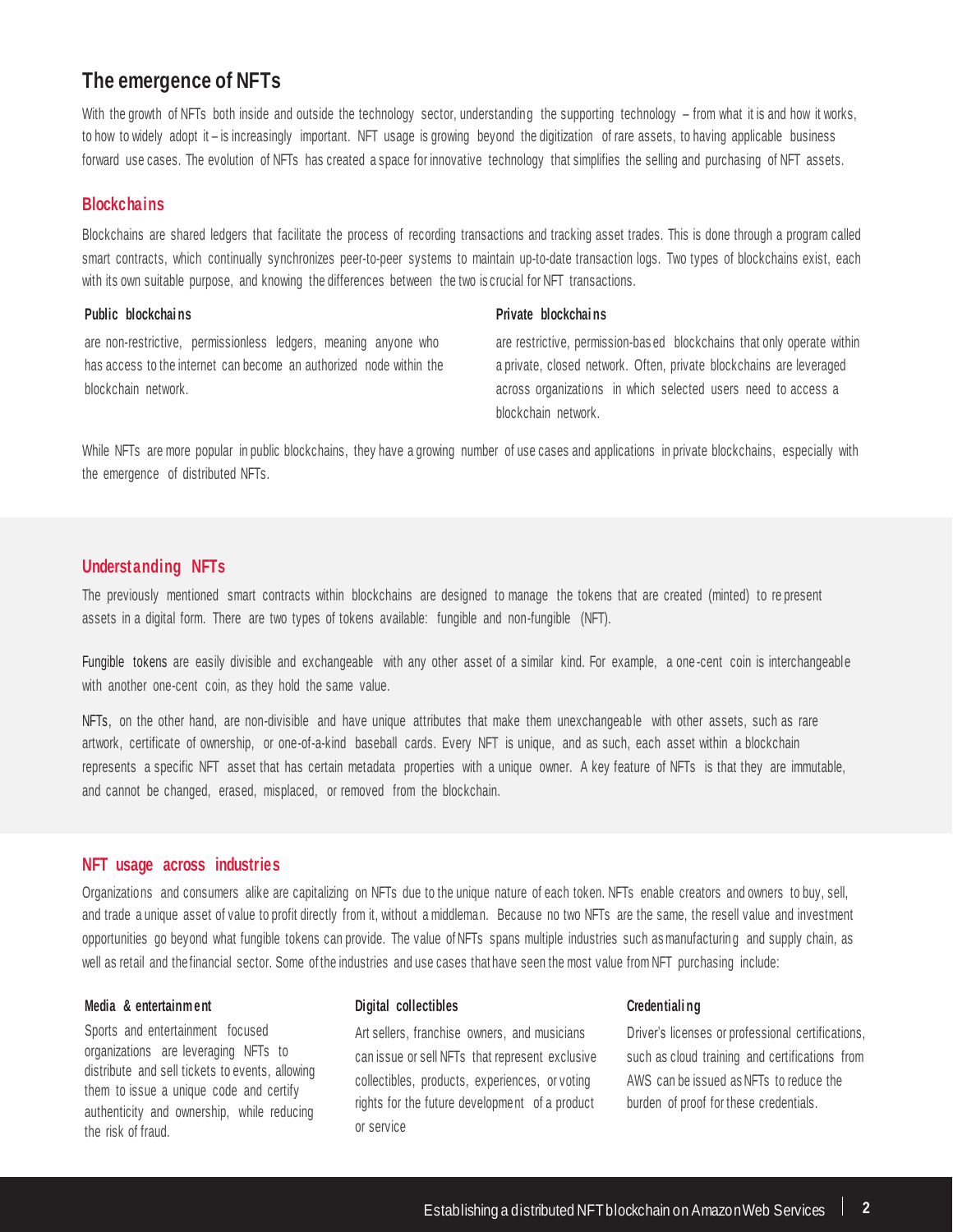# **The inherent complexity of NFT technology is a growing roadblock**

The rapid introduction, implementation, and advancement of the new technologies that support NFTs present challenges to organizations looking to develop marketplaces. Supporting NFT technology is still in the formative stage, and inherently complex, leading to hesitant or slow adopters.

Because the NFT market is continuing to grow and evolve, organizations that have already adopted blockchain and NFT technology need to be able to quickly innovate and keep pace with demand, while also maintaining the security of private blockchain data. Additionally, the developing regulations and governance of the trade and acquisition of NFTs, including guidelines on taxation, can be ambiguous. This is driving a need for organizations to create a secure NFT environment that aligns with tax and security compliance regulations.

Another key factor playing into NFT complexity is the lack of certainty regarding the application of rights and ownership certification of original creators. While NFTs provide traceability of ownership, there is a growing need for tighter regulations to improve legitimacy and establish a strong buy/sell permission chain.

The uncertain regulatory nature of NFTs presents a major roadblock for organizations seeking to adopt and integrate NFTs into their blockchain solutions. On top of this, one of the biggest constraints facing the NFT landscape is the inherent nature of them being indivisible. But modern, cloud-based blockchain technology is changing the market opportunities for NFT owners.

# **Fractional ownership of NFTs**

The underlying principle of NFTs is that they cannot be divided among multiple owners. Originally intended for unique assets, such as art or rare baseball cards, NFTs were designed to have sole owners. When you convert an asset into a digital representation of itself (for example, a car), that token (car) can only have one owner. But with the growth in popularity of digitizing larger assets (multi-housing properties) into token-formats, the need to split ownership among multiple parties is growing.

Fractional ownership is the process of converting NFTs and splitting it among multiple owners, thus creating a distributed NFT. This capability means larger assets and contract-based assets can be tokenized and shared among a broader group. For example, a large property that can fit multiple houses or a housing development, can be tokenized as a contract. Without a distributed NFT, the property would likely have a single owner, rather than multiple property owners or a larger company.

With fractional ownership, this digitized property can be split into, for example, 20% equal parts, allowing five people to hold ownership. If an owner wants todilute their ownership, and invest elsewhere, they can sell or trade their 20 %, without requiring theother parties toforfeit their shares.

The ability to split NFTs has expanded NFT usage to an even broader set of industries and use cases:

## **Property royalties**

NFTs can track fractional ownership or royalty entitlement for a piece of rare media, content, or art, without going through lengthy legal certification processes.

#### **Real estate**

Property managers can use NFTs to split ownership of a large piece of land across multiple parties, bypassing lengthy contracting processes.

The addition of fractional ownership in the realm of NFTs has opened opportunities on what can be digitized as a token and co-owned. However, as the NFT features and possibilities continue to grow, so does the complexity of the technologies that continue to support NFT transactions.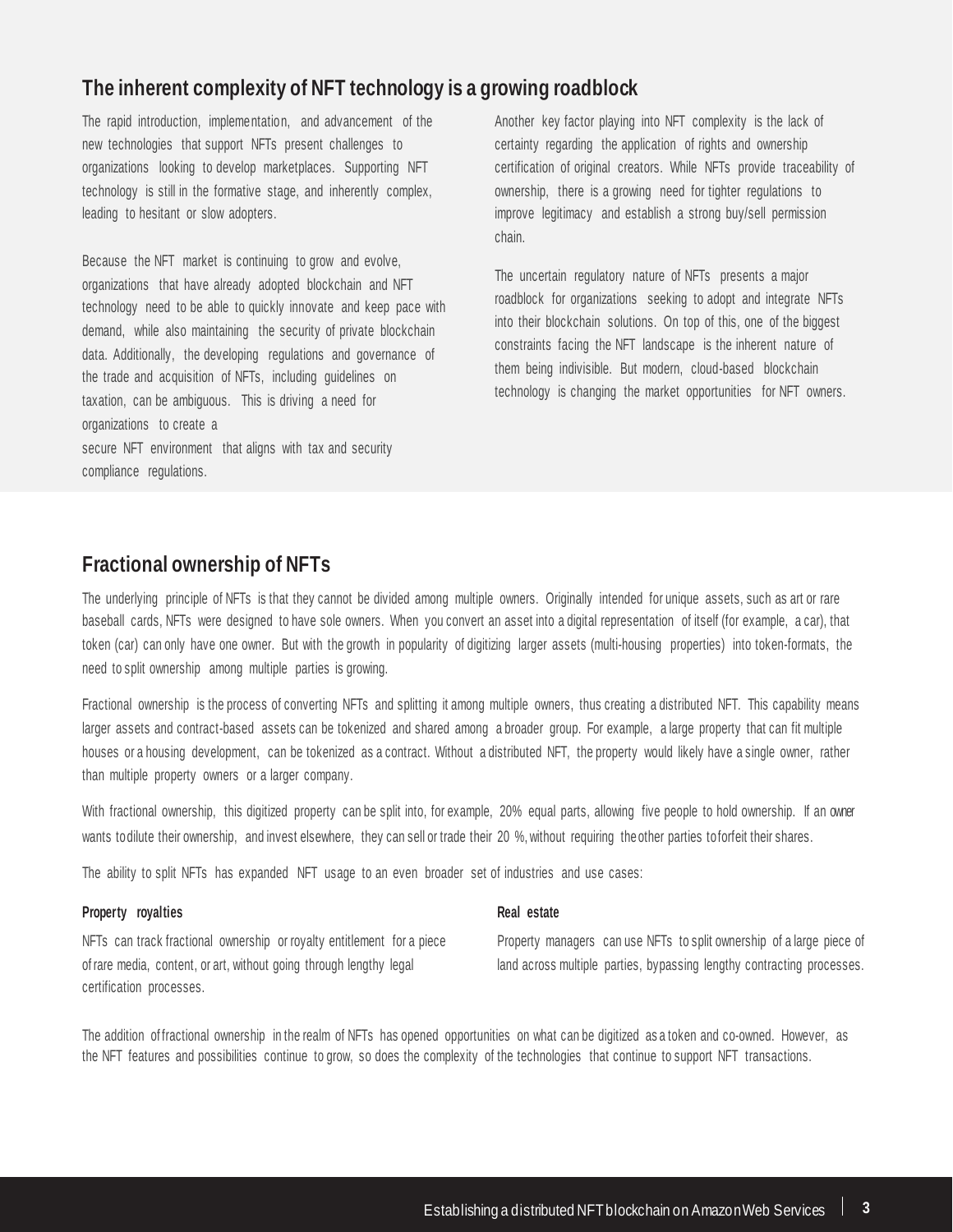# **Creating distributed NFTs using Hyperledger Fabric on AWS**

Tech Mahindra, an AWS Premier Consulting Partner, has conceptualized a cloud-based, distributed NFT marketplace using a private blockchain that allows creators to digitize and monetize their content in new ways. Using Amazon Managed Blockchain and private blockchain, the distributed NFT solution can enable secure, fractional NFT ownership across multiple organizations or parties. For this solution, Tech Mahindra is leveraging Hyperledger Fabric, one of the most commonly used protocols for private blockchains.

Hyperledger Fabric has a modular architecture and offers advanced privacy controls enabling "permissioned" sharing of data with known network participants. The smart contract functionality provides the business logic for the application and includes ownership terms between the parties written into lines of code. The code and the agreements are secured and hosted on a distributed, decentralized blockchain network. This process reduces overhead expenses for organizations, by allowing for seamless and secure access tothe ledger and metadata torelevant parties upfront, rather than having to draw up legal contracts. Transactions made on the Hyperledger Fabric framework are trackable and irreversible, with full transparency to the participating organizations, creating trust between ownership parties.

Using Hyperledger Fabric, Tech Mahindra's NFT model enables transactors to instantly verify authenticity, prove ownership, monitor trading, and create unique, digital assets. The solution allows trading of fractional pieces of NFTs with any approved organization, from anywhere, at any time. This eliminates the need to purchase an entire NFT or go through complicated legal arrangements to determine proof of ownership. By leveraging Hyperledger Fabric and AWS as the foundation for the solution, Tech Mahindra can support a highly scalable, low-latency NFT marketplace with a pre-determined permission chain forbuying and selling fractional NFTs on aprivate channel. The solution supports and implements enhanced privacy and confidentiality to meet compliance and governance regulations.

## **Benefits of managing NFTs with Tech Mahindra**

- 1. **Fully managed**: The distributed NFT model on AWS enables a group of members to execute transactions and share data without a central authority. Unlike a self-hosted blockchain infrastructure, this solution eliminates the need for manually provisioning hardware, configuring software, and setting up networking and security components.
- 2. **Scalable and secure:** Easily scale ablockchain network as application use grows over time. When a network member requires additional capacity for creating and validating NFT transactions, members can add a new permission node. New network certificates are secured with AWS Key Management Service (AWS KMS) technology, eliminating the need to set up secure key storage.
- 3. **Reliable:** Confidently record transaction service to ensure accurate delivery of transactions across the blockchain network. The built-in change log accurately maintains the complete history of all transactions in the blockchain network, ensuring that critical data is saved.
- 4. **Flexible**: The distributed NFT model on AWS can handle applications that require stringent privacy and permission controls with a known set of members (Hyperledger Fabric).
- 5. **Privacy**: Smart contracts preserve privacy by hiding the inputs of private NFTs from everyone except the owner(s). The process outlined below helps ensure that NFT metadata properties remain private:
	- Each organization in the network has its own private data collection.
	- Asset metadata properties are stored in the owning organization(s) private data collection.
	- The log of the private properties will be stored on the public channel.
	- Random data is included in the private properties. This helps prevent other channel members from guessing the private data pre-image by trying to determine the properties with thousands or millions of likely possibilities. This is also known as a dictionary attack.
	- Query transactions for private data must originate from the client organization that is the legitimate asset owner.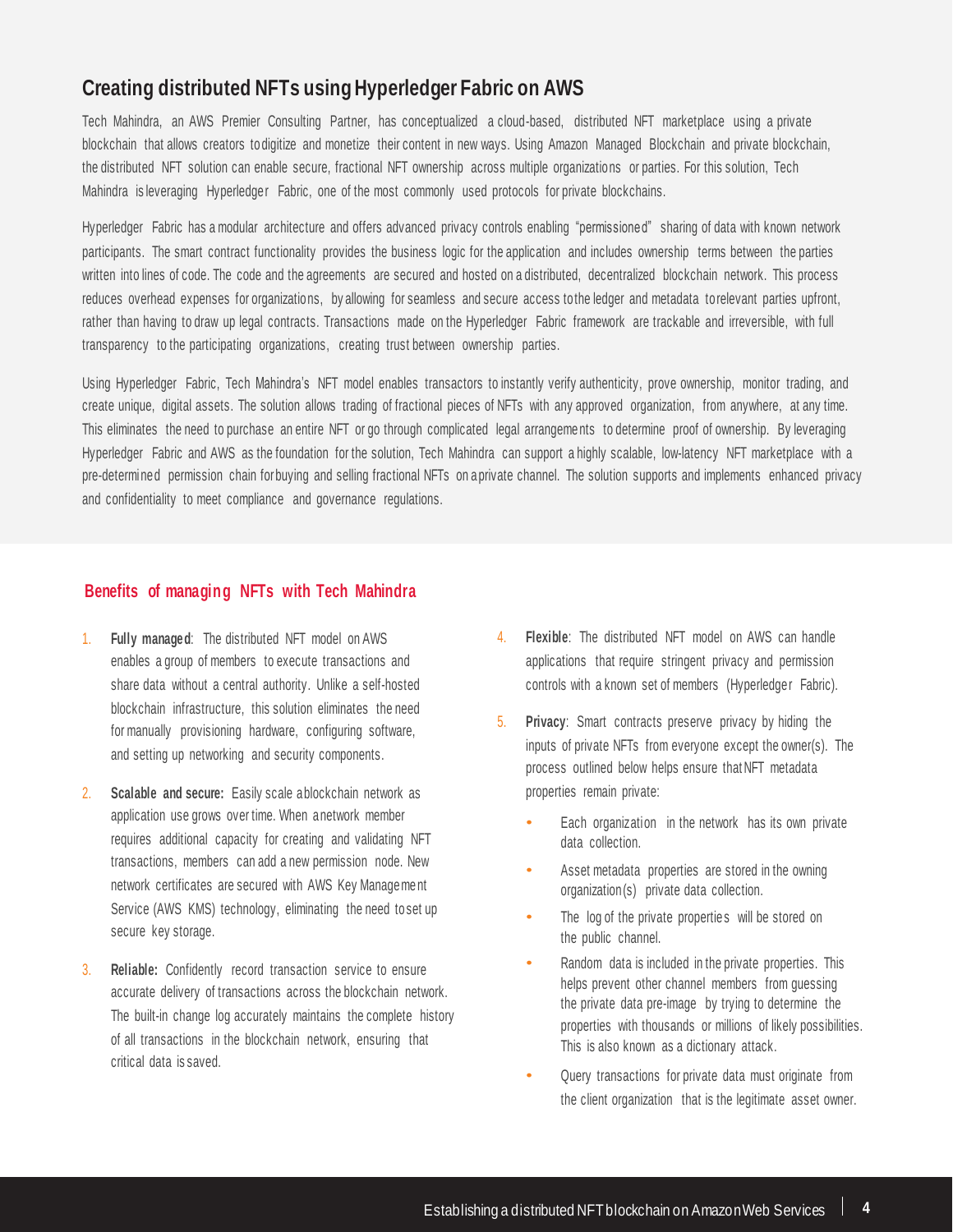

Fig. 1 – Amazon Managed Blockchain

Amazon Managed Blockchain is a fully managed service that allows organizations to easily create and manage private blockchains, or **join <sup>a</sup> public blockchai n network, in four simple steps:**

- 1. Choose a framework: Organizations choose an open-source blockchain framework (in the case of the Tech Mahindra model, Hyperledger Fabric is thechosen framework). In afew clicks, organizations or users can join existing public networks or create a new private network.
- 2. Invite members: Organizations can invite other AWS accounts to join the private network.
- 3. Select nodes: Provision new nodes that store copies of the transaction ledgers.
- 4. Deploy applications: Deploy smart contracts and begin building decentralized applications.

Once the Amazon Managed Blockchain has been established as the foundation fora blockchain infrastructure, additional AWS services such as those for storage, databases, analytics, IoT, and machine learning can be leveraged to enhance the infrastructure and gain powerful insights.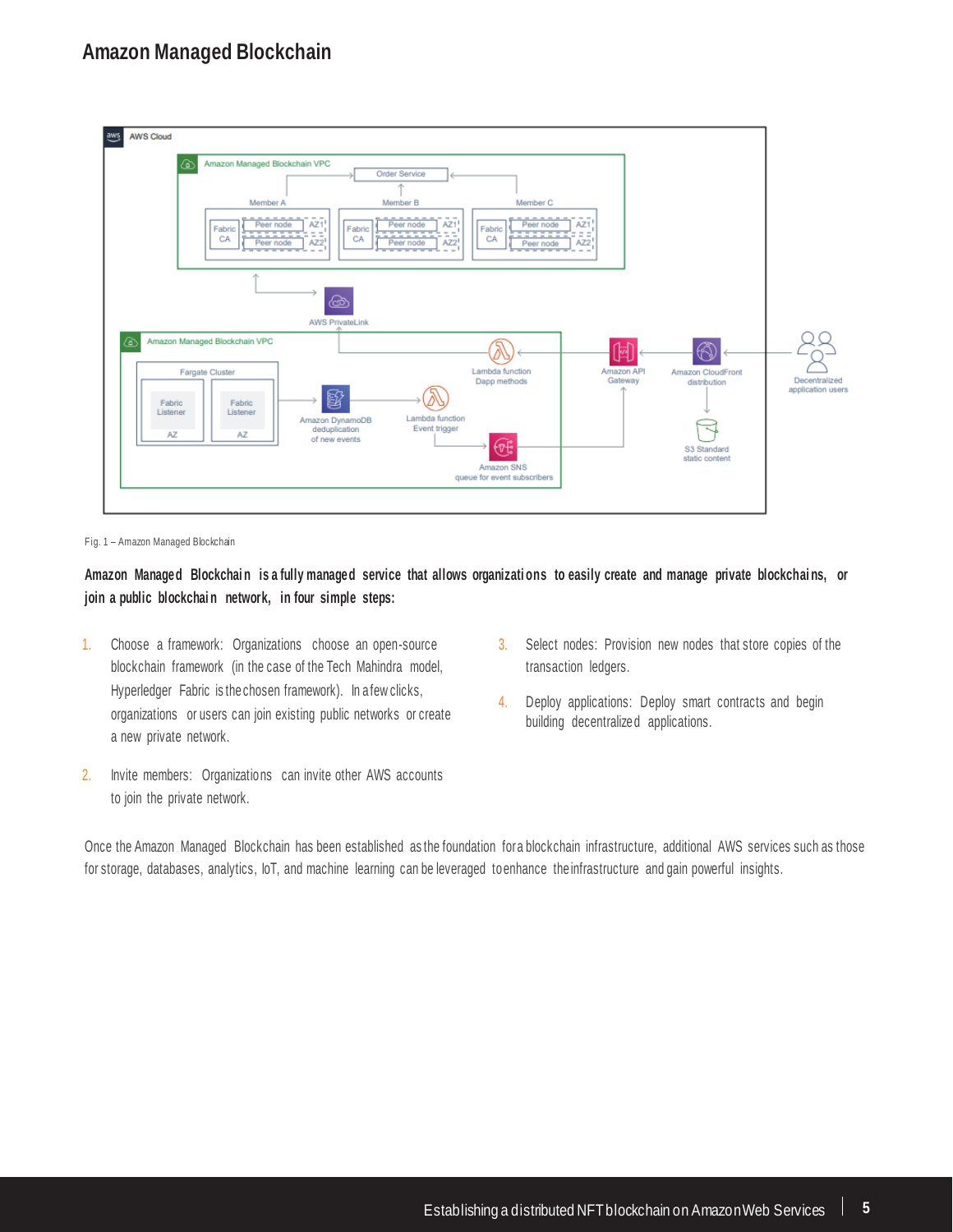### Amazon Managed Blockchain (Fig. 1) extends the benefits from Tech Mahindra's conceptualized distributed NFT model as follows:

- **• Fully managed**: Launch additional blockchain networks in minutes without additional configuration. The AWS Management Console enables organizations tochoose and connect to a public network. Amazon Managed Blockchain enables a voting-based API in which network participants can vote to add or remove members attempting to connect to the network.
- **• Choice of blockchai n frameworks**: While Hyperledger Fabric is at the foundation of the Tech Mahindra conceptualized model, organizations have freedom of choice between two popular blockchain frameworks: Hyperledger Fabric and Ethereum.
- **• Scalability**: AWS provides <sup>a</sup> breadth of Amazon Elastic Compute Cloud (Amazon EC2) instance types with varying combinations of CPU memory to support the blockchain workloads. AWS also provides APIs to quickly create new nodes to meet the changing demands of the application.
- **• Security**: AWS KMS is used to secure Hyperledger Fabric's certification authority. Amazon Virtual Private Cloud (VPC) endpoints enable connectivity toservices over AWS PrivateLink without exposing it to the internet.
- **• Reliability**: Amazon Managed Blockchain is built using Amazon Quantum Ledger Database (Amazon QLDB) technology. It has an immutable change log that accurately maintains the complete history of all transactions in the blockchain network, ensuring the durability of the data. This improves the reliability of the "ordering service," which is a component in the Hyperledger Fabric

framework that facilitates delivery of transactions across the blockchain network.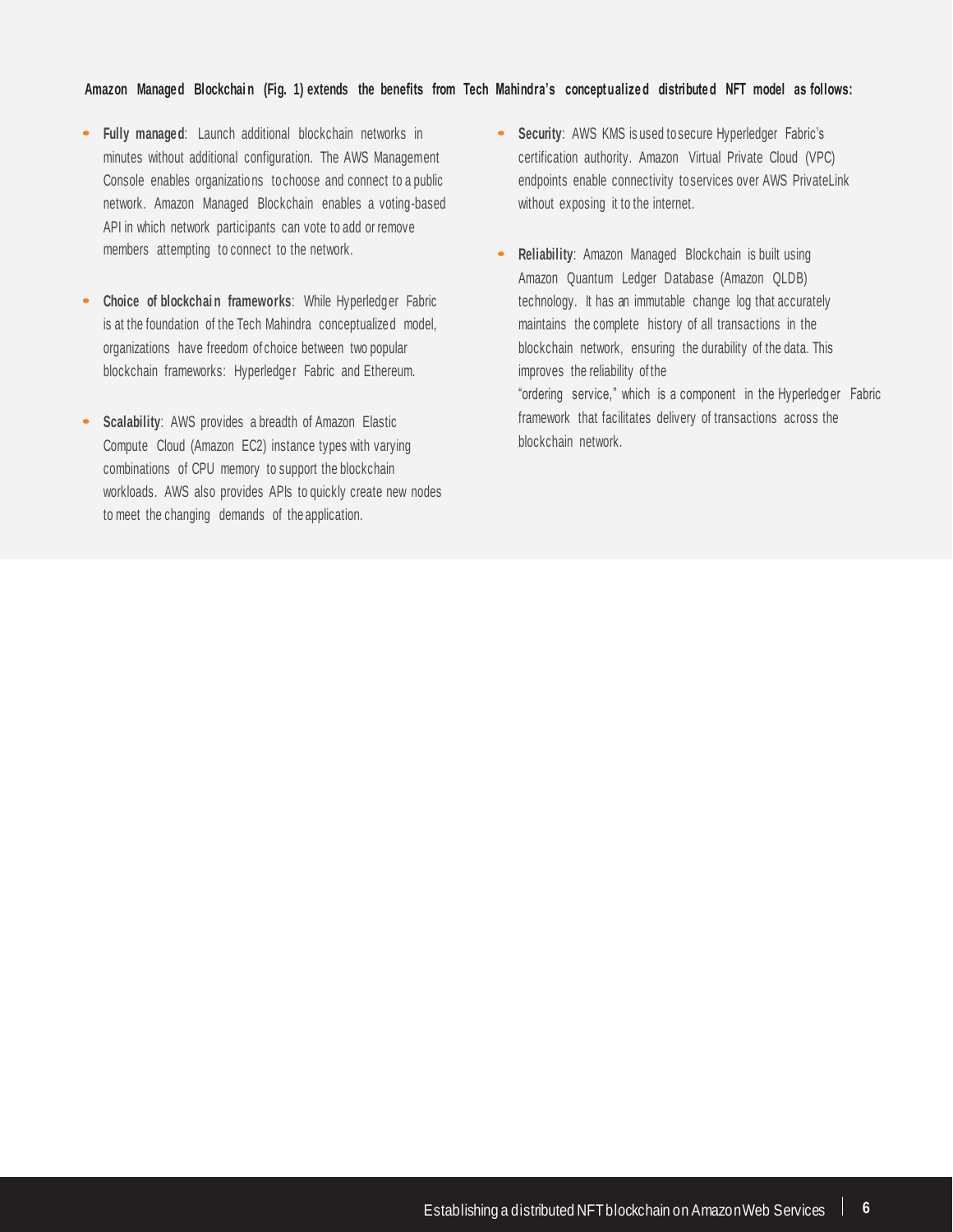# **Tech Mahindra conceptualization of distributed NFTs on AWS**



Fig. 2 – Tech Mahindra conceptualization of a distributed NFT solution using Amazon Managed Blockchain

Fig. 2 is a depiction of Tech Mahindra's distributed NFT solution using Amazon Managed Blockchain. In the scenario shown above, a three-organization blockchain network was created to run on Amazon Managed Blockchain. The NFT identifier and owner are stored in the public blockchain channel, and the asset metadata properties are securely stored in the private blockchain. As NFT transactions occur, the Amazon VPC end points that sit above the Tech Mahindra service, allow pre-defined domains and owners to communicate with the

Amazon Managed Blockchain service to validate metadata and ensure

all details of the transaction are logged. Within each participating organization or party, AWS Secrets Manager protects critical NFT data, allowing organizations to rotate, manage, and retrieve database and NFT credentials as needed.

The data structure consists of modifications to the standard structure and extensible attributes. Attributes will store all the owners of

the NFT and the fractional percentage of the NFT owned by them. Depending on the channel, extensible attributes (and uniform resource identifiers) can support various types of tokens by managing the extensible structure containing sub attributes.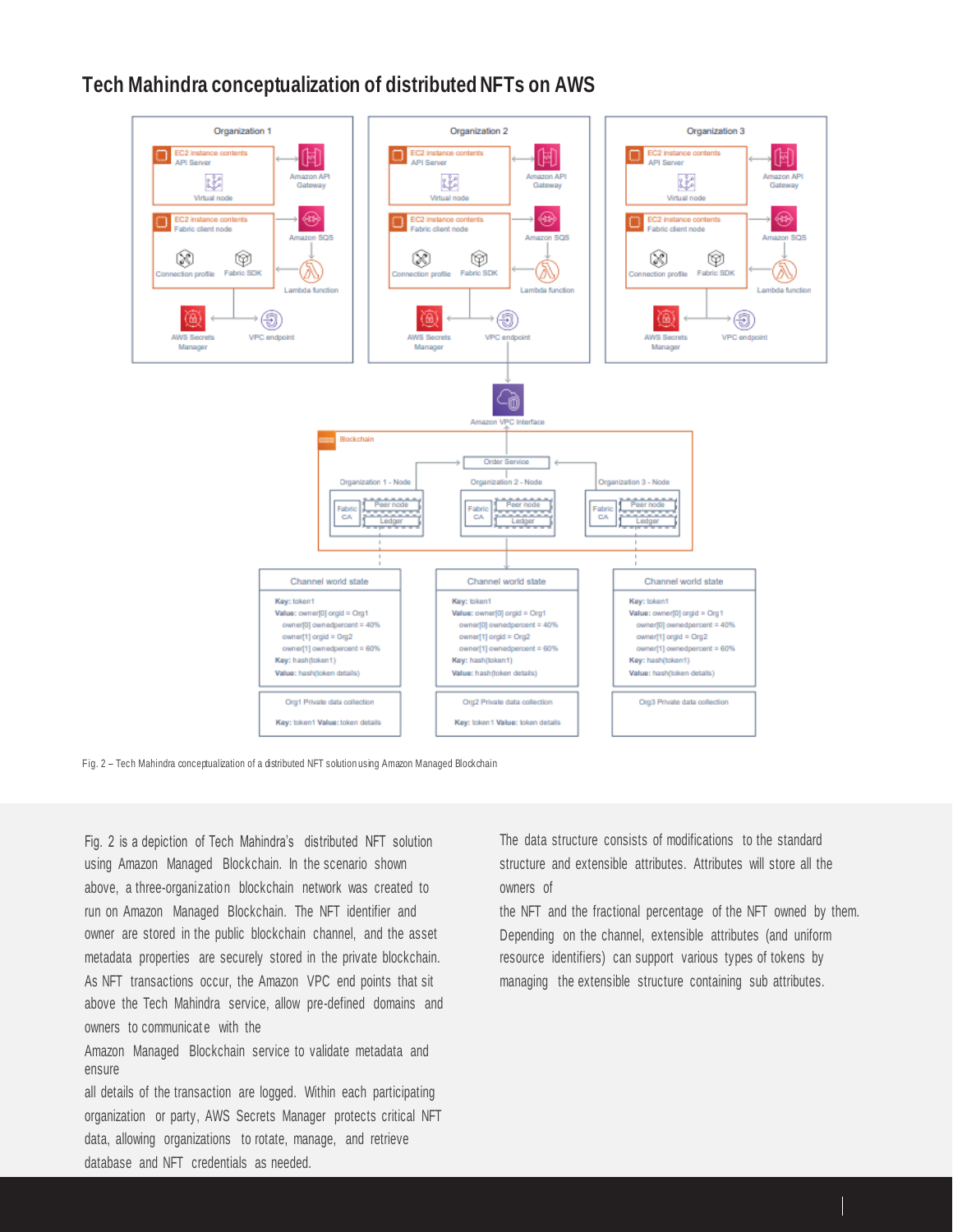## **Conducting NFT transfers**

#### **Creating the asset**

To create a distributed NFT, a smart contract is deployed and distributed with a policy that requires endorsement from all pa rties or organizations that will have fractional ownership, allowing organizations to create NFT assets without endorsement from other channel owners. When the NFT is created, the managed service provider (MSP) IDs for the owning organization (seller), along with the percentage owned, is then recorded on the public channel. Any subsequent requests to update or trans fer the asset will verify against the same MSP ID.

When the NFT is created, the smart contract will also set the endorsement policy, specifying that the fractional owners of the asset must endorse any requests to update or transfer the asset from the buyer to the seller. This measure helps to ensure that other organizations cannot update or transfer the asset without explicit permission from the owner. The owning organization can publish or advert ise the sale of the NFT, but only for their percentage of the asset and with peer endorsement from within their organization. The buyer and seller must then agree on pricing and other terms, all of which will be stored as metadata in the private blockchain. The price is stored with in the participating organizations ' private data store, keeping it private from other members across the channel. A hash is then created and stored on the ledger. This process is used to determine whether the buyer and seller have agreed on the sale price. The hashes will only match if both parties agree to the transfer price and terms.

To keep the details of the transaction secure, random trade data is included in the agreement to prevent other parties from f inding the details of the transaction.

### **Transferri ng the asset**

Once the buyer and seller have agreed to the terms of the transfer, the seller can use the transfer function to initiate the sale. The term of the smart contract ensures that the selling organization is the only verified initiator of the sale. During the transfer, the NFT data on the public channel is verified with the data on the private data collection using the unique hash marks to ensure the owner is selling the correct, agreed upon NFT. If the hash data aligns, the NFT is moved to the buyer's private data store and deleted from the buyer's store. The transaction is then endorsed by both parties. Once the transfer is complete, the ownership on the public channel is updated and the endorsem ent policy across all fractional owners is updated to replace the buyer with the seller so the new owning organization can conduct transactions with their NFT. As a final step, the public pricing agreements are deleted, and sales receipts are logged in the private blockchain.